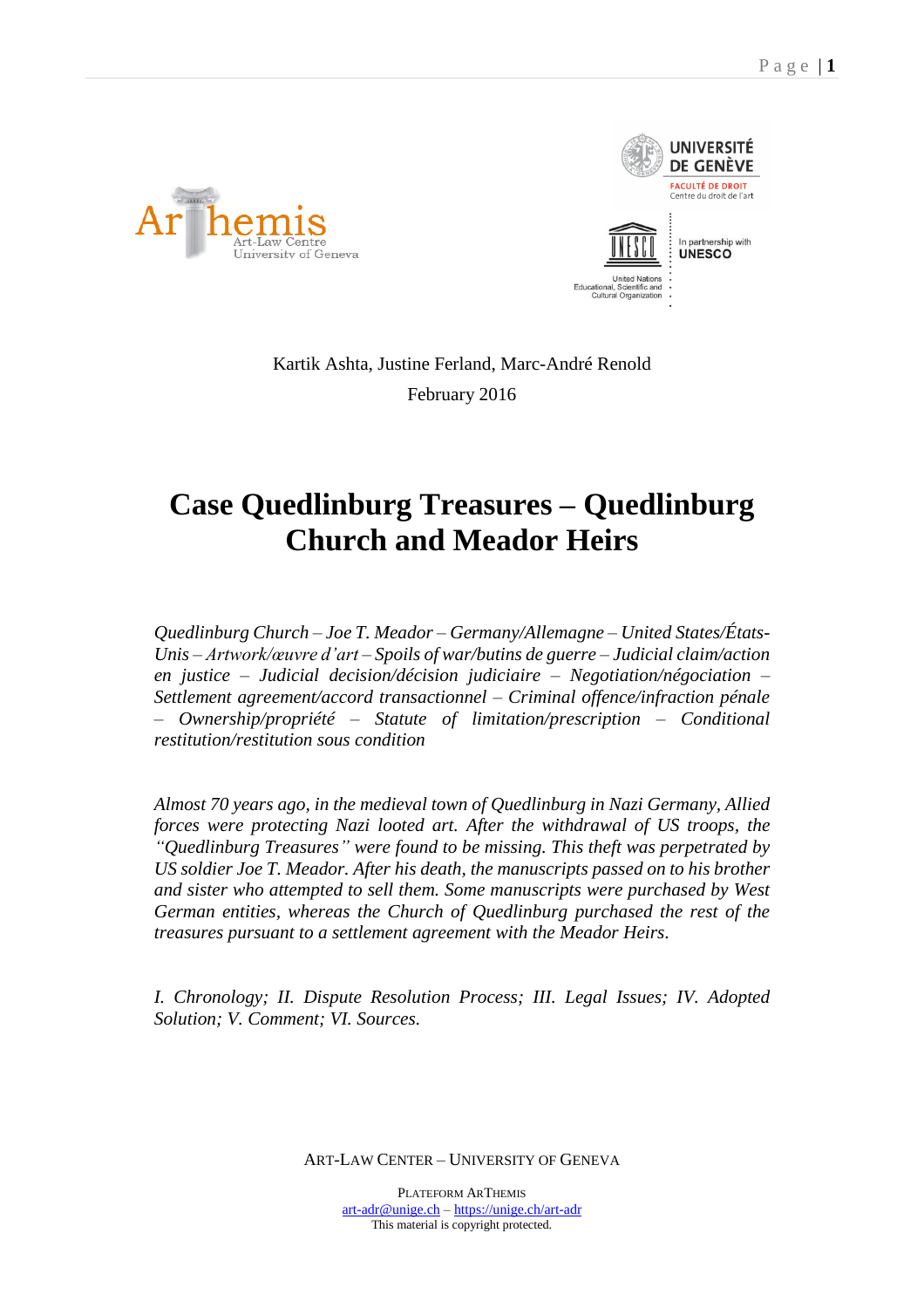# **I. Chronology**

#### **Spoils of war**

- **April 1945**: A treasure trove of medieval art and artefacts is found by the Allied Forces in a mine, south west of the town of Quedlinburg in Germany, and placed under the guard of the US 87<sup>th</sup> Armored Field Artillery Battalion. It disappears a few days later.<sup>1</sup>
- **June 1945**: Church authorities complain of certain missing artefacts (the "Quedlinburg Treasures"), including a ninth-century illuminated Latin manuscript with a jewel-encrusted cover (the *Samuhel Gospel*), a printed manuscript with jeweled cover dating to 1513 (the *Evangeliar*), and other rare and precious items. The loss of the artworks is investigated by the US Army, but the effort is dropped in 1949, when Quedlinburg becomes part of East Germany.
- **1980**: Joe T. Meador, a former US Army officer who was part of the above-mentioned Battalion, dies. According to his will, which makes no mention of the Quedlinburg treasures, his property is distributed between his sister, Jane Meador Cook, and his brother, Jack Meador.
- 1983-1988: The Meador Heirs and their lawyer, John S. Torigian, ask various appraisers to evaluate ancient jewelled manuscripts and attempt to sell them, raising doubts and rumours in the world of bibliophiles about the identity of the manuscripts, their provenance and the fact that they might have been stolen at the end of the Second World War. During that period, it notably becomes known that the *Evangeliar* was sold to a West German consortium for \$11.7 million at Sotheby's in London in 1983. 2
- **April 1990**: The *Samuhel Gospel* is sold by Torigian (on behalf of an anonymous US seller) to a private German cultural foundation for a so-called finder's fee of \$3 million.<sup>3</sup>
- **June 1990**: Evidence from interviews with art experts, lawyers and rural neighbours points to Joe T. Meador as the 1945 thief of the Quedlinburg treasure and his identity is disclosed by The New York Times as the "Quedlinburg thief".<sup>4</sup> The Quedlinburg Church files a civil lawsuit against the Meador Heirs in Whitewright, Texas, seeking return of the rest of the treasures.
- **January 1991**: The parties settle the civil lawsuit.
- January 1996: US Government presses criminal charges against the Meador Heirs and their lawyer. 5
- 22 October 1996: The criminal suit is dismissed as it is barred by the statute of limitations.
- **13 April 1998**: An appeal from the US Government is dismissed.<sup>6</sup>

 $\overline{a}$ <sup>1</sup> William H. Honan, "A Trove of Medieval Art Turns Up in Texas," The New York Times, June 14, 1990, accessed on October 17, 2015, [http://www.nytimes.com/1990/06/14/arts/a-trove-of-medieval-art-turns-up-in-texas.html.](http://www.nytimes.com/1990/06/14/arts/a-trove-of-medieval-art-turns-up-in-texas.html)  $<sup>2</sup>$  Ibid.</sup>

<sup>3</sup> Ibid.

<sup>4</sup> William H. Honan, "Letters Show Thief Knew Value of the Quedlinburg Treasures", The New York Times, September 3, 1994, accessed on February 10, 2016, [http://www.nytimes.com/1994/09/03/arts/letters-show-thief-knew-value-of-the](http://www.nytimes.com/1994/09/03/arts/letters-show-thief-knew-value-of-the-quedlinburg-treasures.html)[quedlinburg-treasures.html.](http://www.nytimes.com/1994/09/03/arts/letters-show-thief-knew-value-of-the-quedlinburg-treasures.html)

<sup>5</sup> *United States v. Meador*, 138 F.3d 386 (5th Cir 1998).

<sup>6</sup> Ibid.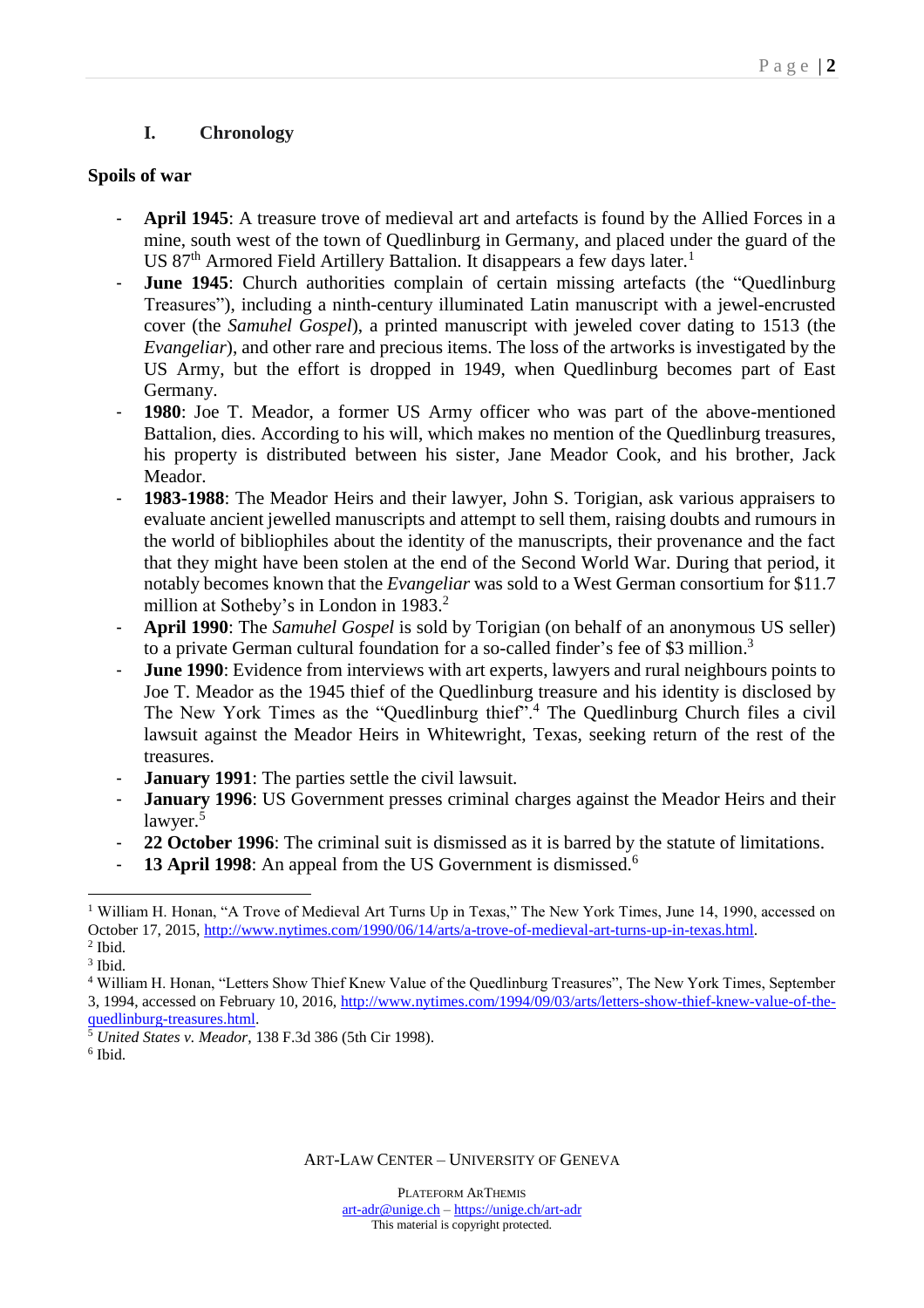- **20 April 2000**: The Meador Heirs settle a tax claim from the US Internal Revenue Service<sup>7</sup>.

# **II. Dispute Resolution Process**

### **Judicial claim – Judicial decision – Negotiation – Settlement agreement**

- The Church filed a civil lawsuit against the Meador Heirs in Whitewright, Texas, seeking return of the Quedlinburg treasures not already back in Germany.
- On 7 January 1991, the parties announced in London that they had reached an agreement for the return of the treasures to Quedlinburg. Subsequently, the US Government began investigating the transactions concerning the *Samuhel Gospel* and *Evangeliar* manuscripts. This led to criminal accusations against the Meador Heirs and their lawyer, which were dismissed by the District Court for the Eastern District of Texas.
- "After the dismissal of the criminal case, the Internal Revenue Service announced it was seeking \$8.6 million in federal taxes, \$2.1 million in penalties, and more than \$40 million in interest from the estate. The Meadors eventually settled the case on 20 April 2000 by agreeing to pay only \$135,000". 8

# **III. Legal Issues**

#### **Criminal offence – Ownership – Statute of limitation**

- It appears that the ownership of the Quedlinburg treasures was disputed in the case between the Church and the Meador Heirs. However, it seems clear that the artefacts were stolen in 1945 by Joe T. Meador while on duty in Quedlinburg.<sup>9</sup> Since under US law, no one can gain title to property that is not his own, the issue of ownership should not have posed too much difficulty had the litigation between the Church and the Meador Heirs gone to trial. However, "since the statute of limitations in Texas [for civil claims] is only two years, state law clearly favored the Meadors' claim. For that reason, both sides pursued a negotiated settlement".<sup>10</sup>
- After this settlement, the US Government began investigating the transactions concerning the *Samuhel Gospel* and *Evangeliar* manuscripts and, on 4 January 1996, the grand jury indicted the Meador Heirs and their lawyer John S. Torigian for conspiring to receive, possess, conceal, store, barter, sell and dispose of stolen goods and for receiving, possessing, concealing, storing, bartering, selling and disposition of stolen goods.<sup>11</sup>

 $\overline{a}$ <sup>7</sup> Emily J. Sano. "Quedlinburg Art Affair," in *Handbook of Texas Online*, Texas State Historical Association, accessed on October 17, 2015, [https://tshaonline.org/handbook/online/articles/kjqem.](https://tshaonline.org/handbook/online/articles/kjqem)

<sup>8</sup> Ibid.

<sup>9</sup> *United States v. Meador.*

<sup>&</sup>lt;sup>10</sup> Sano, "Quedlinburg Art Affair".

<sup>11</sup> *United States v. Meador.*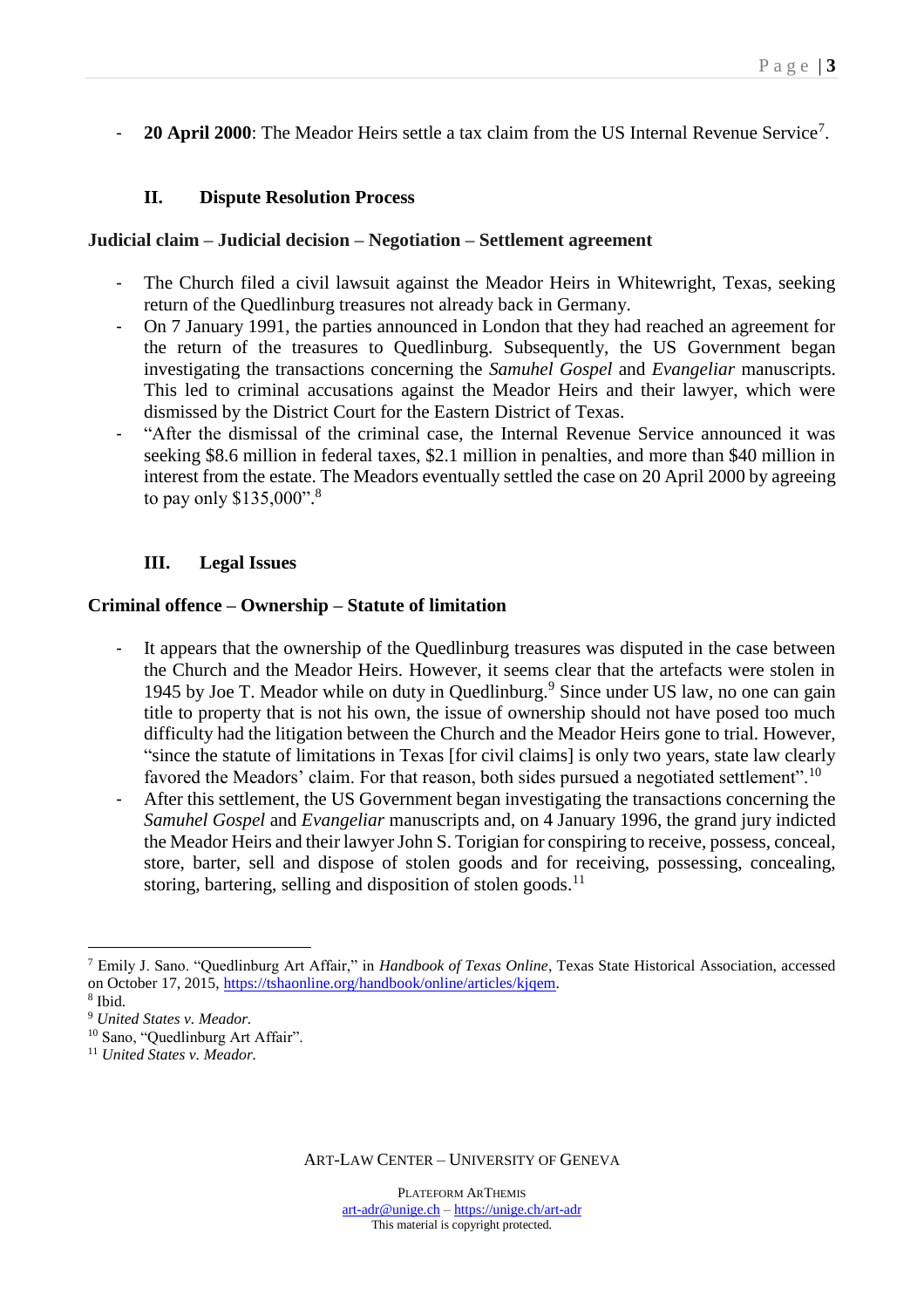- The defendants also moved to dismiss the indictment alleging it was barred by the statute of limitations. Indeed, the question in this case was whether the Meador Heirs' and their lawyer's indictment was saved by the exception to the statute of limitations granted by Congress to pursue evidence in foreign nations. $12$
- According to the *United States Code* (18 U.S.C. § 3292(b)), the statute of limitations can be suspended to allow the US to request and obtain evidence from abroad. Since the United States had requested evidence from Germany, they pleaded that such a suspension applied. The suspension period ends "on the date on which the foreign court or authority takes final action on the request". The term "final action" was defined in the case of *United States v. Bischel*, 13 where it was held that it means not only that a dispositive response has been given but the foreign government must also believe that it has taken a "final action" on the engagement and conveyed it to the United States.<sup>14</sup>
- The District Court for the Eastern District of Texas held that when a foreign government regards its efforts to satisfy an "official request" by the United States government as complete and communicates that fact to the United States government, it takes "final action" for the purposes of 18 U.S.C. § 3292(b), regardless of whether the foreign government's closing of the matter proves in time to have been incorrect.
- In this case, the District Court concluded that an 27 October 1995 letter by the German government stating that it had "completely satisfied" the government's official request and considered its "function to be concluded" was a dispositive response that constituted a "final action" for the purposes of 18 U.S.C. § 3292(b).<sup>15</sup> Therefore, the statute of limitation had continued to run from that date. Taking the suspension into account, the District Court held that United States filed its action too late and granted the dismissal on 22 October 1996. The decision of the District Court was appealed by the United States in the Court of Appeals, 5<sup>th</sup> Circuit. On 13 April 1998, the Court of Appeals affirmed the dismissal of the felony indictments and held that the lower court has properly calculated the time period under the statute of limitations. 16

# **IV. Adopted Solution**

# **Conditional restitution**

- In 1991, an out-of-court settlement between the Church and the Meador Heirs led to the restitution of the treasures to Quedlinburg in exchange for a \$2.75 million payment from Germany to the Meador Heirs. Since the Quedlinburg treasures were clearly stolen by Joe Meador in 1945, the Meador Heirs never acquired ownership; as such, the adopted solution should be seen as a conditional restitution rather than a sale or repurchase.

 $\overline{a}$ <sup>12</sup> *United States v. Meador.*

<sup>13</sup> *United States v. Bischel*, 95 Cal. Daily Op. Serv. 6172.

<sup>14</sup> *United States v. Meador.*

 $15$  Ibid.

<sup>16</sup> Ibid.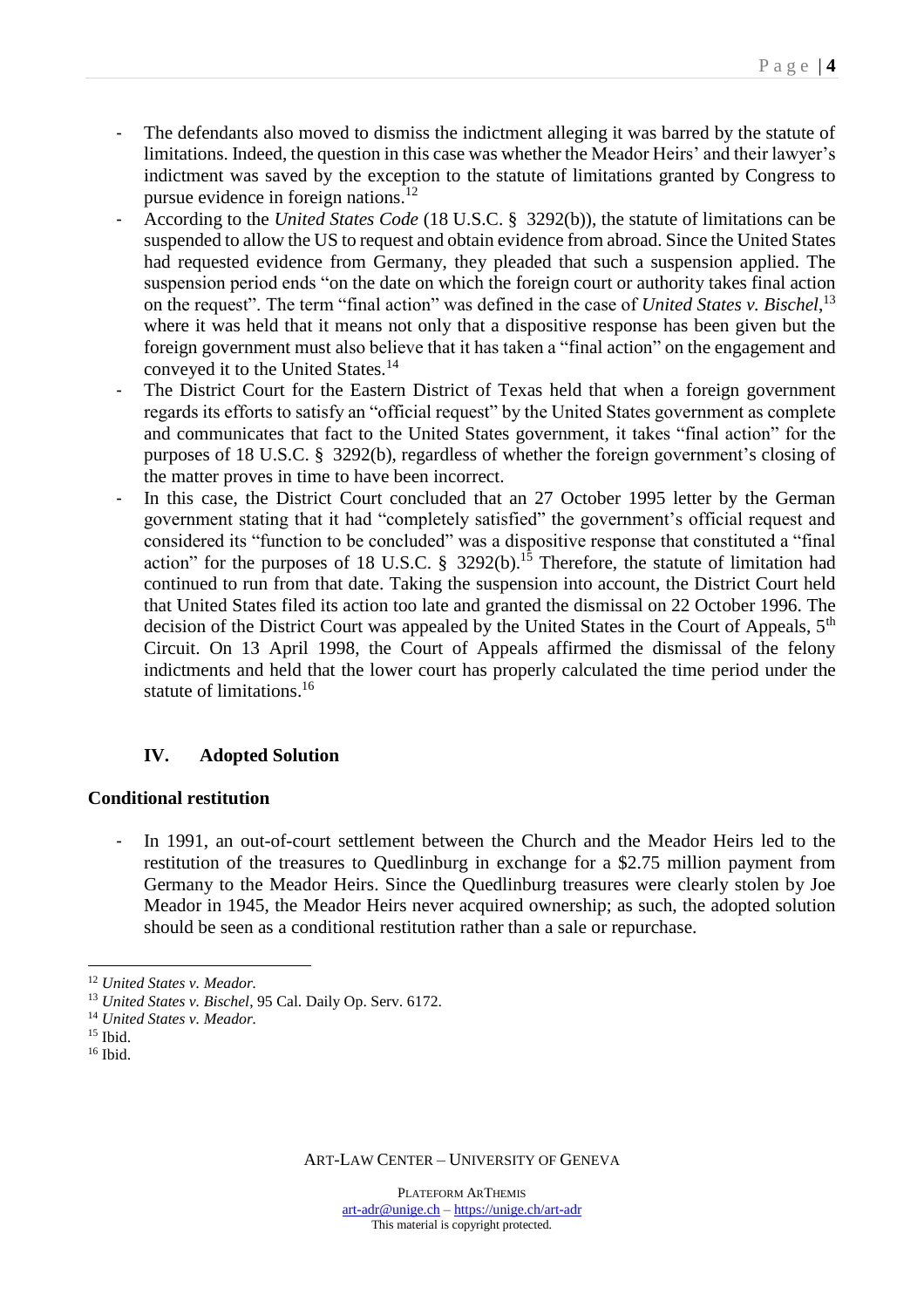- The settlement also led to the exhibition of the treasures at the Dallas Museum of Art before they were returned to Germany. The next year they were exhibited at the State Museum for Decorative Arts in Berlin, and in September 1993 they were finally returned to Quedlinburg.<sup>17</sup>

# **V. Comment**

- The theft of medieval art from the town of Quedlinburg and particularly from the Quedlinburg Church, shows that the displacement and illegal movement of art, artefacts and other valuable pieces was not just one way traffic. Of course, the Nazis were responsible for most of the illegal movement, but this case goes to show that the Allied forces moved valuable artwork from their countries of origin surreptitiously.
- For instance, it is estimated that Soviets took more than 2.5 million cultural objects from Germany to the  $USSR<sup>18</sup>$  during the Second World War. These objects were held in secret until the collapse of the Soviet Union in 1991, when it became known that secret depositories for "trophy art" (as known in Russia) existed. European countries started to claim the restitution of their cultural property. However, Russia enacted in 1998 the *Federal Law on Cultural Valuables Displaced to the USSR as a Result of the Second World War and Located on the Territory of the Russian Federation* "justifying and virtually nationalizing the Russian spoils of war"<sup>19</sup> and rendering very difficult the restitution of said "trophy art". This law has been vehemently criticized at the international level for conflicting with multiple international conventions, United Nations and UNESCO resolutions and bilateral agreements calling for the restitution of plundered cultural treasures to their countries of origin.
- Still today, Germany and Russia remain in dispute over whether works of art taken by Soviet forces in the war should be returned to Germany. Notably, in June 2013, during a visit to St-Petersburg, Angela Merkel criticized an exhibition at the Hermitage Museum that featuring art looted from Germany by the USSR. President Putin said that the issue is very sensitive. Both sides expressed that they will continue to talk to resolve the issue.<sup>20</sup>

# **VI. Sources**

- a. Bibliography
- d'Argent, Pierre "La loi russe sur les biens culturels transférés (*Beutekunst*, agression, réparations et contre-mesures)." Annuaire français de droit international, vol. 44, 1998, pp. 114–143.

 $\overline{a}$ <sup>17</sup> Honan, "Letters Show Thief Knew Value of the Quedlinburg Treasures".

<sup>18</sup> Pierre d'Argent, "La loi russe sur les biens culturels transférés (*Beutekunst*, agression, réparations et contremesures)," Annuaire français de droit international, vol. 44, 1998, p. 117.

<sup>19</sup> Patricia Kennedy Grimsted, "*Legalizing 'Compensation' and the Spoils of War: The Russian Law on Displaced Cultural Valuables and the Manipulation of Historical Memory,*" *International Journal of Cultural Property, 2010, vol. 17, p. 218.*

<sup>20</sup> "*Merkel and Putin View Exhibition of Disputed Art." BBC News, June 21, 2013, a*ccessed on April 11, 2016.